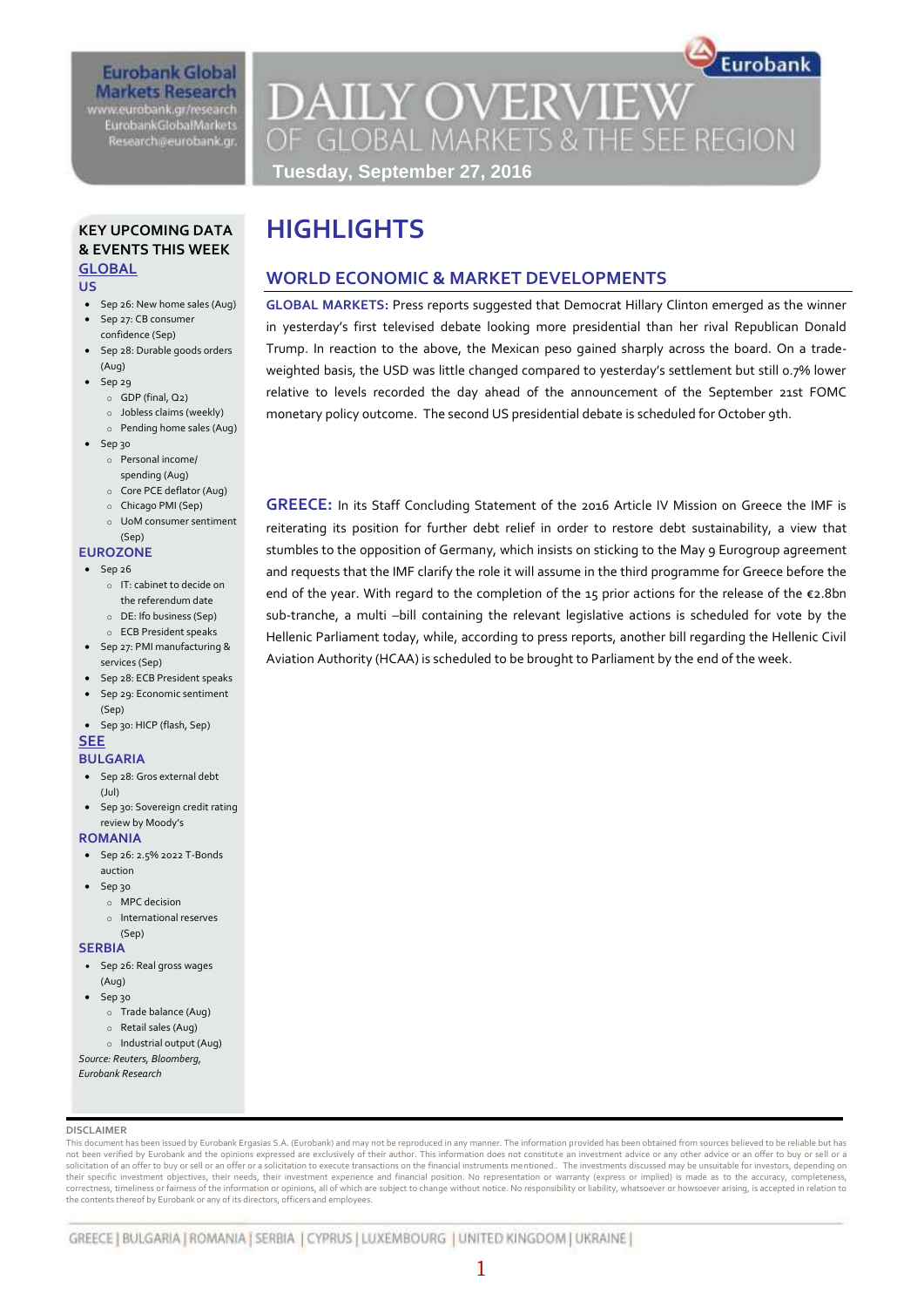## **Eurobank Global Markets Research**

November 14, 2013

September 27, 2016





*Source: Reuters, Bloomberg, Eurobank Research*

**ATHENS GEN. INDEX** 



*Source: Reuters, Bloomberg, Eurobank Research*

## **Latest world economic & market developments GLOBAL MARKETS**

**GLOBAL MARKETS & THE SEE REGION** 

**AILY OVERVIEW** 

Press reports suggested that Democrat Hillary Clinton emerged as the winner in yesterday's first televised debate looking more presidential than her rival Republican Donald Trump. In reaction to the above, the Mexican peso gained sharply across the board standing about 1.2% higher against the US dollar in European trade compared to Monday's close. Trump's postelection campaign highlights, among others, the building of a wall along the border with Mexico and negotiation of the North American Free Trade Agreement in view of his opposition to illegal immigration and various free trade agreements. The second debate is scheduled for October 9th. Commodity related currencies also outperformed the USD with the AUD/USD hitting a three-week high near 0.77 earlier today. In a similar note, the EUR remained well supported against the US currency standing close to 1.1250/55 at the time of writing, not far from Monday's multi-session high of 1.1278. Speaking to the European Parliament yesterday, ECB President Mario Draghi indicated that the ECB's base scenario of a progressive but moderate euro area economic recovery remains intact with incoming data pointing to an economy being resilient to global and political uncertainty, notably following the UK referendum outcome. However, he warned that economic imbalances within the euro zone risk destabilizing the economy stressing the need for for actions by national governments "to unleash growth, reduce unemployment and empower individuals, while offering essential protections for the most vulnerable". On a trade-weighted basis, the USD was little changed compared to yesterday's settlement but still 0.7% lower relative to levels recorded the day ahead of the announcement of the September 21st FOMC monetary policy outcome. In other news, the Italian government announced that the referendum on Constitutional amendments will be held on December 4th. Looking at the US calendar, today we expect the Conference Board consumer confidence index for September. Consensus sees a drop to 98.8 from 101.1 reported in August, the highest in nearly a year.

### [ppetropoulou@eurobank.gr](mailto:ppetropoulou@eurobank.gr)

Eurobank

### **GREECE**

In its Staff Concluding Statement of the 2016 Article IV Mission on Greece the IMF is reiterating its position for further debt relief in order to restore debt sustainability, a view that stumbles to the opposition of Germany, which insists on sticking to the May 9 Eurogroup agreement. This agreement foresees that a package of debt measures could be phased in progressively as necessary to meet the agreed benchmark on gross financing needs and subject to the pre-defined conditionality of the ESM programme. Furthermore, according to press reports, Germany is unwilling to proceed to debt relief before the German federal elections due in about a year but requests that the IMF clarify the role it will assume in the third programme for Greece before the end of the year. The Fund, however, has repeatedly stated that it will only financially participate in the programme when it deems Greece's public debt sustainable and Greece proceeds with the strict implementation of significant reforms. With regard to the completion of the 15 prior actions for the release of the  $\varepsilon$ 2.8bn subtranche, a multi –bill containing the relevant legislative actions is scheduled for vote by the Hellenic Parliament today, while, according to press reports, another bill regarding the Hellenic Civil Aviation Authority (HCAA) is scheduled to be brought to Parliament by the end of the week. Nevertheless, reportedly the two sticky issues that remain are the sale of a 66% share of the Hellenic Gas Transmission System Operator (DESFA) to the State Oil Company of Azerbaijan (SOCAR)and the Special Duty of Greenhouse Gas Emissions Reduction (ETMEAR).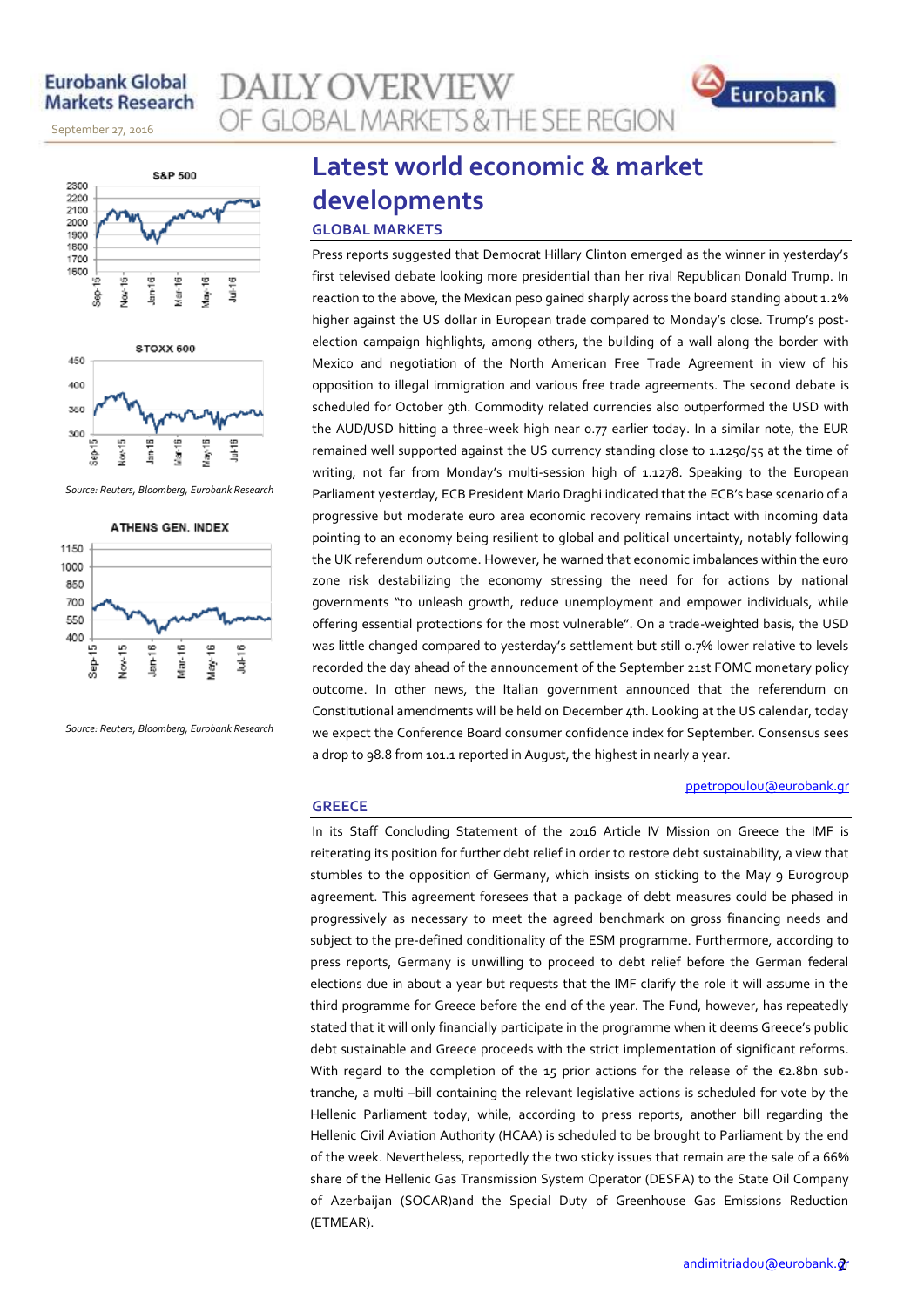## **Eurobank Global Markets Research**

September 27, 2016

**DAILY OVERVIEW**<br>OF GLOBAL MARKETS & THE SEE REGION



November 14, 2013

| <b>GLOBAL MARKETS</b> |          |         |             |              |        |         |             |                         |         |              |                 |                    |      |         |             |
|-----------------------|----------|---------|-------------|--------------|--------|---------|-------------|-------------------------|---------|--------------|-----------------|--------------------|------|---------|-------------|
| <b>Stock markets</b>  |          |         |             | <b>FOREX</b> |        |         |             | <b>Government Bonds</b> |         |              |                 | <b>Commodities</b> |      |         |             |
|                       | Last     | ΔD      | <b>AYTD</b> |              | Last   | ΔD      | <b>AYTD</b> | (yields)                | Last    | <b>ADbps</b> | <b>AYTD bps</b> |                    | Last | ΔD      | <b>AYTD</b> |
| S&P 500               | 2164.69  | $-0.6%$ | 5.9%        | EUR/USD      | 1.1239 | 0.1%    | 3.5%        | $UST - 10vr$            | 1.60    | -2.          | $-67$           | GOLD               | 1335 | $-0.2%$ | 25.8%       |
| Nikkei 225            | 16544.56 | $-1.3%$ | $-13.1%$    | GBP/USD      | 1.2924 | $-0.4%$ | $-12.3%$    | Bund-10vr               | $-0.10$ | -2           | $-73$           | <b>BRENT CRUDE</b> | 46   | 0.0%    | 23.1%       |
| STOXX 600             | 339.91   | $-1.6%$ | $-7.1%$     | USD/JPY      | 100.61 | 0.4%    | 19.3%       | $JGB - 10vr$            | $-0.06$ |              | $-33$           | LMEX               | 2433 | $-0.1%$ | 10.4%       |

### **CESEE MARKETS**

| <b>SERBIA</b>         |                |                  |                 | <b>ROMANIA</b>           |                    |                  |                 | <b>BULGARIA</b>           |                  |                     |                 |  |  |
|-----------------------|----------------|------------------|-----------------|--------------------------|--------------------|------------------|-----------------|---------------------------|------------------|---------------------|-----------------|--|--|
| <b>Money Market</b>   |                |                  |                 | <b>Money Market</b>      |                    |                  |                 | <b>Money Market</b>       |                  |                     |                 |  |  |
| <i><b>BELIBOR</b></i> | Last           | <b>ADbps</b>     | <b>AYTD bps</b> | <b>ROBOR</b>             | Last               | <b>ADbps</b>     | <b>AYTD bps</b> | <b>SOFIBOR</b>            | Last             | <b>ADbps</b>        | ∆YTD bps        |  |  |
| T/N                   | 300            | $-2$             | $-3$            | O/N                      | 0.51               | 7                | $-2$            | <b>LEONIA</b>             | $-0.07$          | $-2$                | -8              |  |  |
| 1-week                | 3.14           | $\cal O$         | $-5$            | $1$ -month               | 0.56               | $\mathbf{1}$     | $-13$           | 1-month                   | $-0.14$          | 0                   | $-29$           |  |  |
| 1-month               | 3.31           | $\overline{2}$   | $-20$           | 3-month                  | 0.72               | $\mathbf{1}$     | $-30$           | 3-month                   | $-0.05$          | 0                   | $-31$           |  |  |
| 3-month               | 3.54           | $\overline{3}$   | $-29$           | 6-month                  | 0.94               | 0                | $-40$           | 6-month                   | 0.12             | 0                   | $-41$           |  |  |
| 6-month               | 3.73           | 3                | $-30$           | 12-month                 | 1.09               | $-1$             | $-43$           | 12-month                  | 0.44             | 0                   | $-53$           |  |  |
| <b>RS Local Bonds</b> |                |                  |                 | <b>RO Local Bonds</b>    |                    |                  |                 | <b>BG Local Bonds</b>     |                  |                     |                 |  |  |
|                       | Last           | <b>ADbps</b>     | ∆YTD bps        |                          | Last               | <b>ADbps</b>     | <b>∆YTD bps</b> | (yields)                  | Last             | <b>ADbps</b>        | <b>AYTD bps</b> |  |  |
| 3Y RSD                | 2.38           | XS               | $-88$           | 3Y RON                   | 1.41               | 0                | $-52$           | 3Y BGN                    | 0.19             | 0                   | $-41$           |  |  |
| 5Y RSD                | 4.40           | $\boldsymbol{0}$ | $-72$           | 5Y RON                   | 2.10               | 0                | $-70$           | 5Y BGN                    | 0.54             | $-10$               | $-73$           |  |  |
| 7Y RSD                | 5.72           | 0                | $-198$          | 10Y RON                  | 2.90               | 0                | -88             | 10Y BGN                   | 1.87             | 2                   | $-78$           |  |  |
| <b>RS Eurobonds</b>   |                |                  |                 | <b>RO Eurobonds</b>      |                    |                  |                 | <b>BG Eurobonds</b>       |                  |                     |                 |  |  |
|                       | Last           | <b>ADbps</b>     | ∆YTD bps        |                          | Last               | <b>ADbps</b>     | <b>∆YTD bps</b> |                           | Last             | <b>ADbps</b>        | <b>AYTD bps</b> |  |  |
| USD Nov-17            | 2.07           | 0                | $-109$          | <b>EUR Oct-25</b>        | 1.62               | 0                | $-95$           | EUR Jul-17                | $-0.08$          | $-2$                | $-15$           |  |  |
| USD Nov-24            | 6.56           | $\mathbf{1}$     | 14              | USD Jan-24               | 2.61               | $-3$             | $-117$          | <b>EUR Sep-24</b>         | 1.42             | $-2$                | $-100$          |  |  |
| CDS                   |                |                  |                 | <b>CDS</b>               |                    |                  |                 | <b>CDS</b>                |                  |                     |                 |  |  |
|                       | Last           | <b>ADbps</b>     | ∆YTD bps        |                          | Last               | <b>ADbps</b>     | <b>AYTD bps</b> |                           | Last             | <b>ADbps</b>        | ∆YTD bps        |  |  |
| 5-year                | 198            | 0                | -76             | 5-year                   | 93                 | -3               | -40             | 5-year                    | 135              | 0                   | -36             |  |  |
| 10-year               | 241            | $\mathbf{1}$     | $-99$           | 10-year                  | 140                | 0                | $-32$           | 10-year                   | 179              | $\mathbf{1}$        | $-37$           |  |  |
| STOCKS                |                |                  |                 | <b>STOCKS</b>            |                    |                  |                 | <b>STOCKS</b>             |                  |                     |                 |  |  |
|                       | Last           | ΔD               | <b>AYTD</b>     |                          | Last               | ΔD               | <b>AYTD</b>     |                           | Last             | ΔD                  | <b>AYTD</b>     |  |  |
| BELEX15               | 636.1          | $-0.53%$         | $-1.24%$        | BET                      | 6960.4             | $-0.57%$         | $-0.63%$        | <b>SOFIX</b>              | 485.1            | 0.03%               | 5.25%           |  |  |
| <b>FOREX</b>          |                |                  |                 | <b>FOREX</b>             |                    |                  |                 | <b>FOREX</b>              |                  |                     |                 |  |  |
|                       | Last           | ΔD               | <b>AYTD</b>     |                          | Last               | ΔD               | <b>AYTD</b>     |                           | Last             | ΔD                  | <b>AYTD</b>     |  |  |
| <i>EUR/RSD</i>        | 123.20         | 0.12%            | $-1.31%$        | <b>EUR/RON</b>           | 4.4513             | 0.01%            | 1.41%           | USD/BGN                   | 1.7402           | 0.03%               | 3.45%           |  |  |
| <b>BELEX15 Index</b>  |                |                  |                 | <b>BET Index</b><br>7500 |                    |                  |                 | <b>SOFIX Index</b><br>600 |                  |                     |                 |  |  |
| 700                   |                |                  |                 |                          |                    |                  |                 |                           |                  |                     |                 |  |  |
| 650                   |                |                  |                 | 7000                     |                    |                  |                 | 550                       |                  |                     |                 |  |  |
| 600                   |                |                  |                 |                          |                    |                  |                 | 500                       |                  |                     |                 |  |  |
| 550                   |                |                  |                 | 6500                     |                    |                  |                 | 450                       |                  |                     |                 |  |  |
| 500                   |                |                  |                 | 6000                     |                    |                  |                 | 400                       |                  |                     |                 |  |  |
|                       |                |                  |                 |                          |                    |                  | <b>Jul-16</b>   |                           |                  |                     | <b>Jul-16</b>   |  |  |
| Sep-15                | Dec-15         | Mar-16           | $J$ un-16       | $Sep-15$                 | $Jan-16$<br>Nov-15 | Mar-16<br>May-16 |                 | $Sep-15$                  | Nov-15<br>Jan-16 | Mar-16<br>$May-16$  |                 |  |  |
|                       |                |                  |                 |                          |                    |                  |                 |                           |                  |                     |                 |  |  |
|                       | <b>EUR/RSD</b> |                  |                 | <b>EUR/RON</b>           |                    |                  |                 | <b>USD/BGN</b>            |                  |                     |                 |  |  |
| 126                   |                |                  |                 |                          | 4.60               |                  |                 |                           | 1.90             |                     |                 |  |  |
| 124                   |                |                  |                 | 4.55                     |                    |                  |                 | 1.80                      |                  |                     |                 |  |  |
|                       |                |                  |                 | 4.50                     |                    |                  |                 |                           |                  |                     |                 |  |  |
| 122                   |                |                  |                 | 4.45                     |                    |                  |                 | 1.70                      |                  |                     |                 |  |  |
| 120                   |                |                  |                 | 4.40                     |                    |                  |                 | 1.60                      |                  |                     |                 |  |  |
| 118                   |                |                  |                 | 4.35                     |                    |                  |                 | 1.50                      |                  |                     |                 |  |  |
|                       |                |                  |                 | $Sep-15$                 | Dec-15             | Mar-16           | $J$ un-16       | $Sep-15$                  |                  |                     |                 |  |  |
| Sep-15                | Dec-15         | Mar-16           | $J$ un-16       |                          |                    |                  |                 |                           | Dec-15           | Mar-16<br>$J$ un-16 |                 |  |  |
|                       |                |                  |                 |                          |                    |                  |                 |                           |                  |                     |                 |  |  |

*Source: Reuters, Bloomberg, Eurobank Economic Analysis and Financial Markets Research Data updated as of 11:30 EEST*